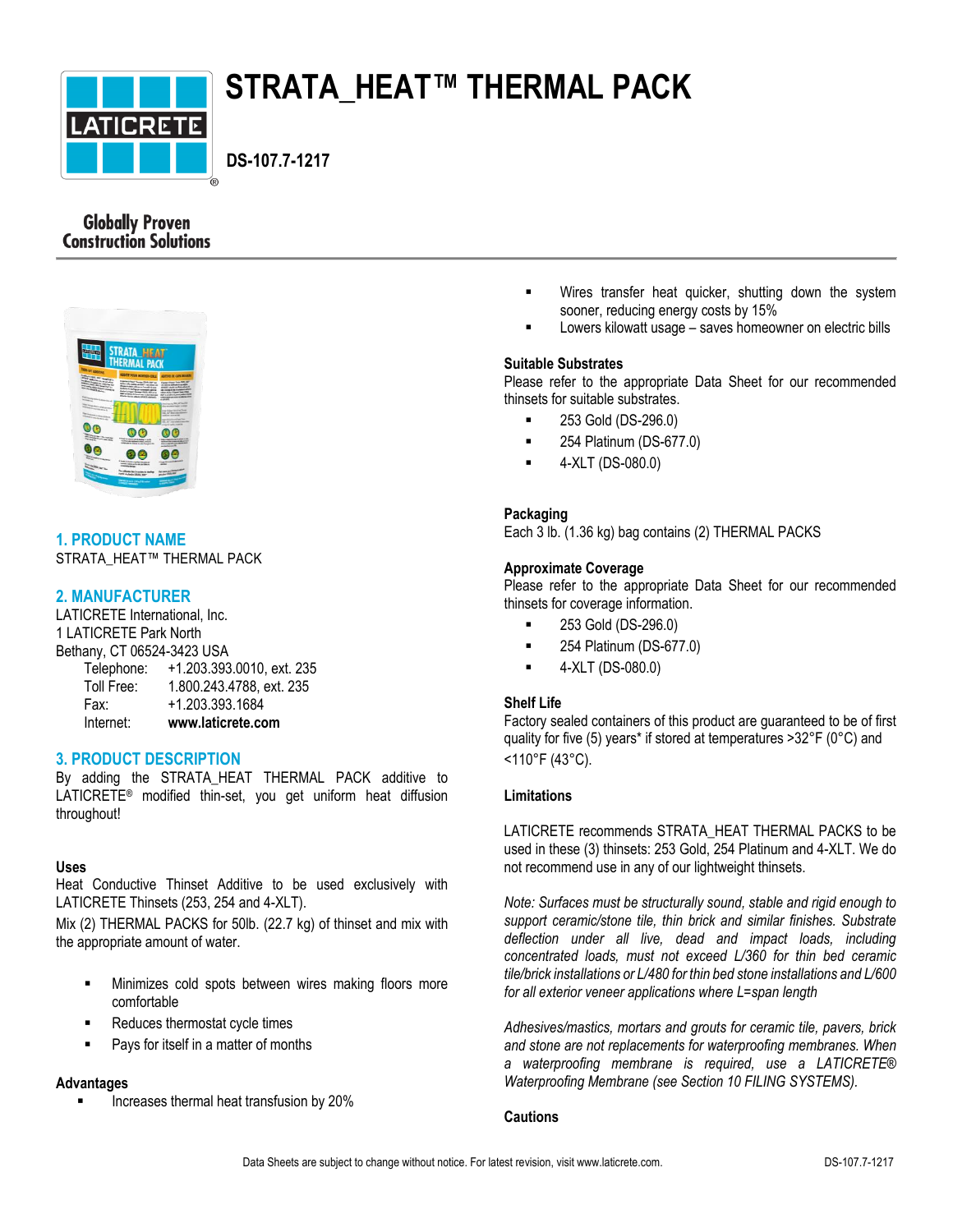■ Consult SDS for more safety information.

#### **4. TECHNICAL DATA**

#### **Approval**

In process

#### **LEED/VOC**

Unused 0.00 lb/gal (0.00 g/)

### **Applicable Standard**

Please refer to the LATICRETE Data Sheet for our recommended thinsets for the applicable standards. With the use of the STRATA\_HEAT THERMAL PACK mixed into our thinsets they will still achieve the applicable standards that are listed for the appropriate LATICRETE thinset selected.

- **253 Gold (DS-296.0)**
- **254 Platinum (DS-677.0)**
- 4-XLT (DS-080.0)

#### **Physical Properties**

Refer to all appropriate Data Sheets for physical properties

#### **Working Properties**

#### **5. INSTALLATION**

**Please refer to the steps below when using STRATA\_HEAT™ THERMAL PACKS:**

1. For 50lbs. of thinset: Use approximately 6.1-6.6 quarts (5.7- 6.2L) of water for the selected LATICRETE thinset for (2) STRATA\_HEAT THERMAL PACKS and 50 lbs (22.5 kg) of the selected thinset.

For 25lbs of thinset: Use approximately 3-3.3 quarts (2.9- 3.1L) of water for the selected LATICRETE thinset for (1) STRATA\_HEAT THERMAL PACK and 25 lbs (11.3 kg) of the selected thinset.

- 2. Remove the STRATA\_HEAT THERMAL PACK(S) from the outer bag and then remove protective plastic sleeve to expose the water soluble THERMAL PACK. This THERMAL PACK is a water-dispersible pack and the outer bag should dissolve when in contact with the water.
- 3. When using 50 lbs. (22.5 kg) of LATICRETE thinset, drop two (2) THERMAL PACKS directly into the appropriate measured water content in a clean mixing container. When using 25 lbs. (11.3 kg) of LATICRETE thinset, drop

one (1) THERMAL PACKS directly into the appropriate measured water content in a clean mixing container.

4. Very slowly agitate the pack(s) and mix with a drill mixer until the THERMAL PACK contents are dispersed evenly throughout the container within the water. Then add your selected LATICRETE thinset and follow the standard instructions for your selected thinset.

#### **Application**

Apply the chosen LATICRETE thinset as you would normally following the selected thinset's set of instructions.

#### **Surface Preparation**

Please refer to the appropriate LATICRETE Data Sheet for the selected LATICRETE thinset for surface preparation.

# **6. AVAILABILITY AND COST**

#### **Availability**

LATICRETE® and LATAPOXY® materials are available worldwide.

#### **For Distributor Information, Call:**

Toll Free: 1.800.243.4788 Telephone: +1.203.393.0010 For on-line Distribution information, visit LATICRETE at **www.laticrete.com**

#### **Cost**

Contact a LATICRETE/LATAPOXY Distributor in your area.

#### **7. WARRANTY**

See 10. FILING SYSTEM See 10. FILING SYSTEM. DS 230.13: LATICRETE Product Warranty A component of: DS 230.05: LATICRETE 5 Year System Warranty (United States and Canada)

#### **8. MAINTENANCE**

Non-finish LATICRETE and LATAPOXY installation materials require no maintenance but installation performance and durability may depend on properly maintaining products supplied by other manufacturers.

# **9. TECHNICAL SERVICES**

#### **Technical Assistance**

Information is available by calling the LATICRETE Technical Service Hotline:

| Toll Free: | 1.800.243.4788, ext. 235  |
|------------|---------------------------|
| Telephone: | +1.203.393.0010, ext. 235 |
| Fax:       | +1.203.393.1948           |

#### **Technical and Safety Literature**

To acquire technical and safety literature, please visit our website at **[www.laticrete.com.](http://www.laticrete.com/)**

#### **10. FILING SYSTEM**

Additional product information is available on our website at **www.laticrete.com.** The following is a list of related documents:

| DS 230.13:       | <b>LATICRETE Product Warranty</b>                                              |
|------------------|--------------------------------------------------------------------------------|
| DS 230.05:       | LATICRETE 5 Year System Warranty                                               |
| DS 230.15:       | LATICRETE 15 Year System Warranty for<br>Steel or Wood Framed Exterior Facades |
| DS 025.0:        | LATICRETE 25 Year System Warranty                                              |
| DS 230.99:       | <b>LATICRETE Lifetime System Warranty</b>                                      |
| <b>TDS 152:</b>  | "Bonding Ceramic Tile, Stone or Brick Over<br>Wood Floors"                     |
| <b>TDS 157</b>   | "Exterior Installation of Tile and Stone Over                                  |
| Occupied Space." |                                                                                |

Specifications are subject to change without notification.